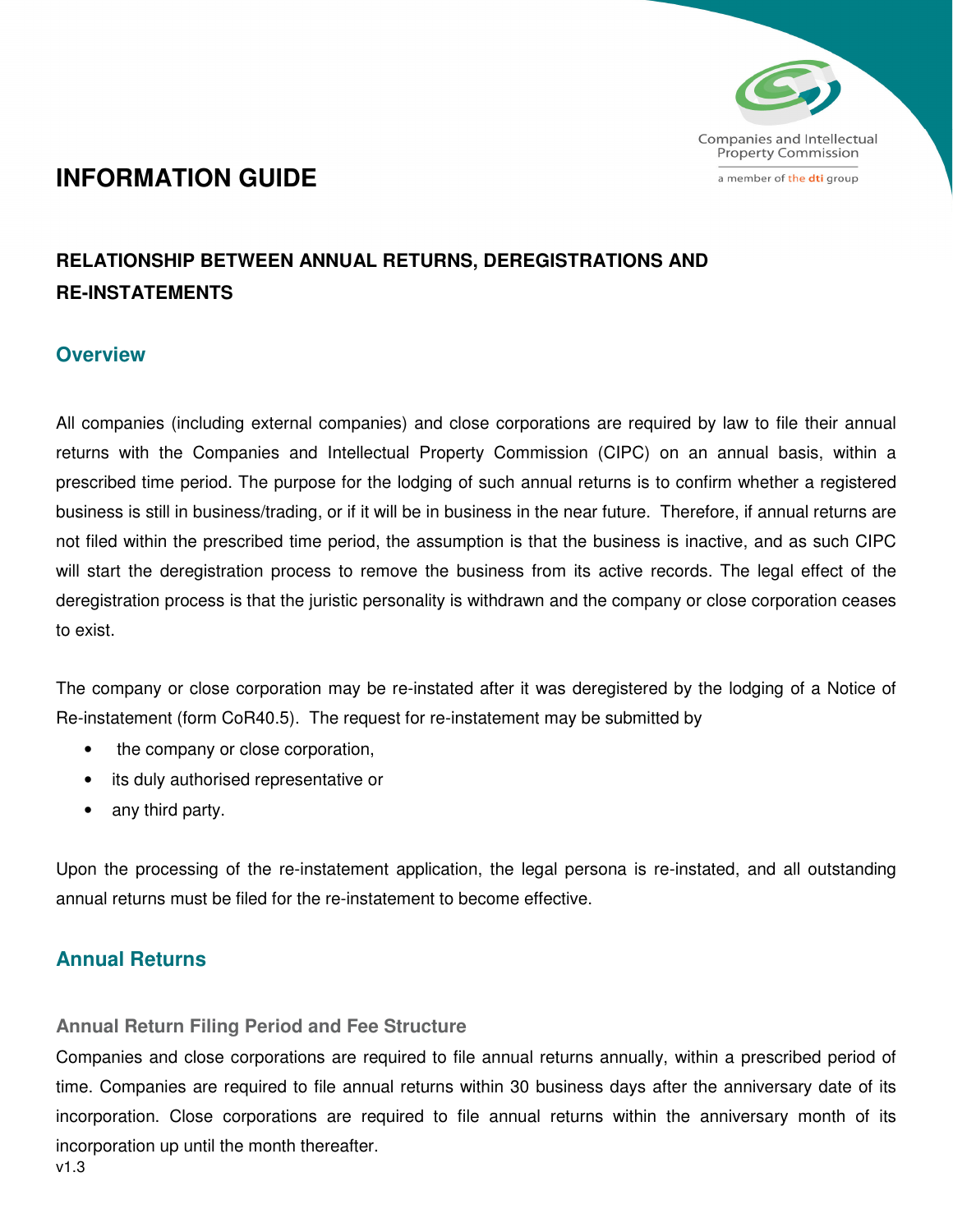#### **Annual Return Filing Method**

Annual returns may only be filed electronically via the CIPC website by logging in as a customer, and clicking on "Annual returns/submit and pay annual returns." **A step-by-step guide on how to file annual returns can be viewed on the CIPC website (www.cipc.co.za) by clicking on "I Want to…/Step by step online guide – File annual returns."** 

#### **Annual Return Fee Structure and roll out dates**

In determining the appropriate fee due in respect of the annual return, a distinction must be made between a company and close corporation, as well as the date on which the annual return became due, since different fee structures are applicable in respect of companies and close corporations. Further, in order to determine the year from which the company or close corporation became liable to file annual returns, the roll-out date for the specific category of entity must be used together with its registration date:-

- Public and external companies rolled out August 2003
- Private and incorporated companies rolled out May 2005
- Close corporations rolled out September 2008
- Non profit companies rolled out May 2011

| <b>Examples (Companies)</b>                              | <b>Examples (Close Corporations)</b>                      |  |  |
|----------------------------------------------------------|-----------------------------------------------------------|--|--|
| The company was registered on 26 June 1995.              | If the close corporation was registered on 26 June 1995,  |  |  |
| If it is a <b>public or external company</b> , its first | its first annual return became due in <b>June 2009</b> .  |  |  |
| annual return became due in June 2003.                   | Therefore, annual returns should have been filed for June |  |  |
| Therefore, annual returns should have been filed         | 2009 to June 2011, and every year thereafter.             |  |  |
| on an annual basis as from June 2004 until June          |                                                           |  |  |
| 2011, and should then continue to be filed               | If the close corporation was registered on 26 June 2009,  |  |  |
| annually every year thereafter.                          | its first annual return became due in June 2010.          |  |  |
|                                                          | Therefore, annual returns should have been filed for June |  |  |
| If the company is a <b>private company</b> , its first   | 2010 and June 2011, and every year thereafter.            |  |  |
| June<br>return<br>became<br>due<br>2005.<br>annual       |                                                           |  |  |
| Therefore, annual returns should have been filed         |                                                           |  |  |
| for June 2005 to June 2011, and every year               |                                                           |  |  |
| thereafter.                                              |                                                           |  |  |
|                                                          |                                                           |  |  |
| If the company was registered 26 June 2009 and           |                                                           |  |  |
| it is any other type of company, the first annual        |                                                           |  |  |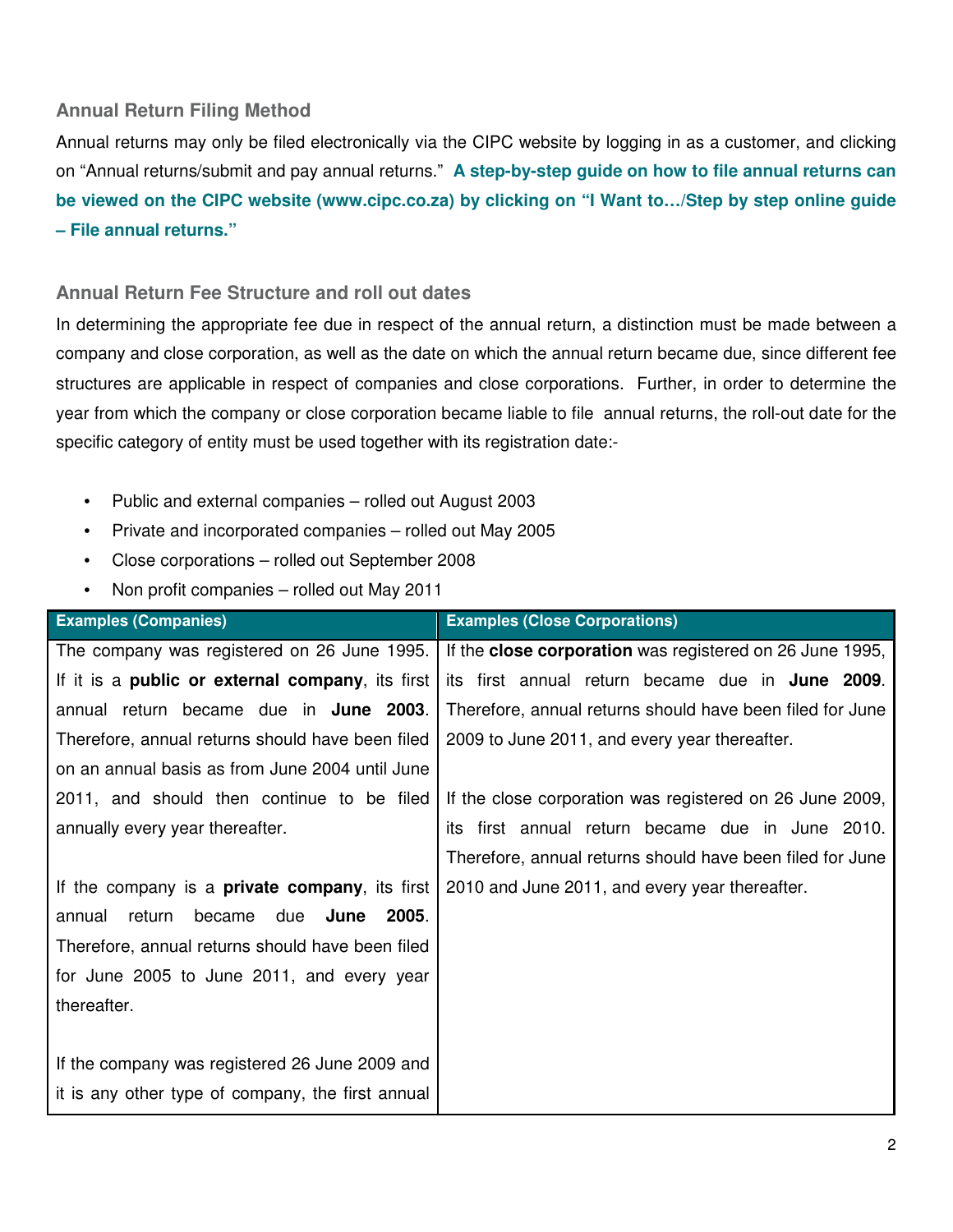| return became due in June 2010. Therefore,     |
|------------------------------------------------|
| annual returns should have been filed for June |
| 2010 to June 2011, and every year thereafter.  |

If the annual return became due **on 1 May 2011 or thereafter**, the fee structure under the **Companies Act, 2008** must be used. If it became due **before 1 May 2011**, the fee structure under the **Companies Act, 1973**  must be used**.**

## **Companies Act, 1973 fee table:**

| <b>Annual Turnover</b>                          | <b>Private</b><br>and<br><b>Incorporated</b><br><b>Companies</b> | <b>Public</b><br><b>Companies</b> | <b>External</b><br><b>Companies</b> |
|-------------------------------------------------|------------------------------------------------------------------|-----------------------------------|-------------------------------------|
| Less than R10 million                           | R450                                                             | R4000                             | R4000                               |
| More than R10 million but less than R50 million | R <sub>2500</sub>                                                | R4000                             | R4000                               |
| R50 million or more                             | R4000                                                            | R4000                             | R4000                               |
| Penalty fee for each late lodgment              | R <sub>150</sub>                                                 | R <sub>150</sub>                  | R <sub>150</sub>                    |
| Re-instatement Application (Form CoR40.5)       | R <sub>200</sub>                                                 |                                   |                                     |

## **Companies Act, 2008 fee table:**

| <b>Annual Turnover</b>                    |                        | Filing within 30 business days Filing more than 30 business |
|-------------------------------------------|------------------------|-------------------------------------------------------------|
|                                           | after anniversary date | days after anniversary date                                 |
| Less than R1 million                      | R <sub>100</sub>       | R <sub>150</sub>                                            |
| R1 million but less than R10 million      | R450                   | <b>R600</b>                                                 |
| R10 million but less than R25 million     | R2000                  | R2500                                                       |
| R25 million or more                       | R3000                  | R4000                                                       |
| Re-instatement Application (Form CoR40.5) | R <sub>200</sub>       |                                                             |

## **Close Corporations Act, 1984 fee table:**

| <b>Annual Turnover</b>     | beginning of<br>anniversary<br>month | Filing within 2 months from Penalty for each late lodgment |
|----------------------------|--------------------------------------|------------------------------------------------------------|
| Between 0 to R50 million   | R <sub>100</sub>                     | R <sub>150</sub>                                           |
| R50 million and above      | R4000                                | R <sub>150</sub>                                           |
| Re-instatement Application | R200                                 |                                                            |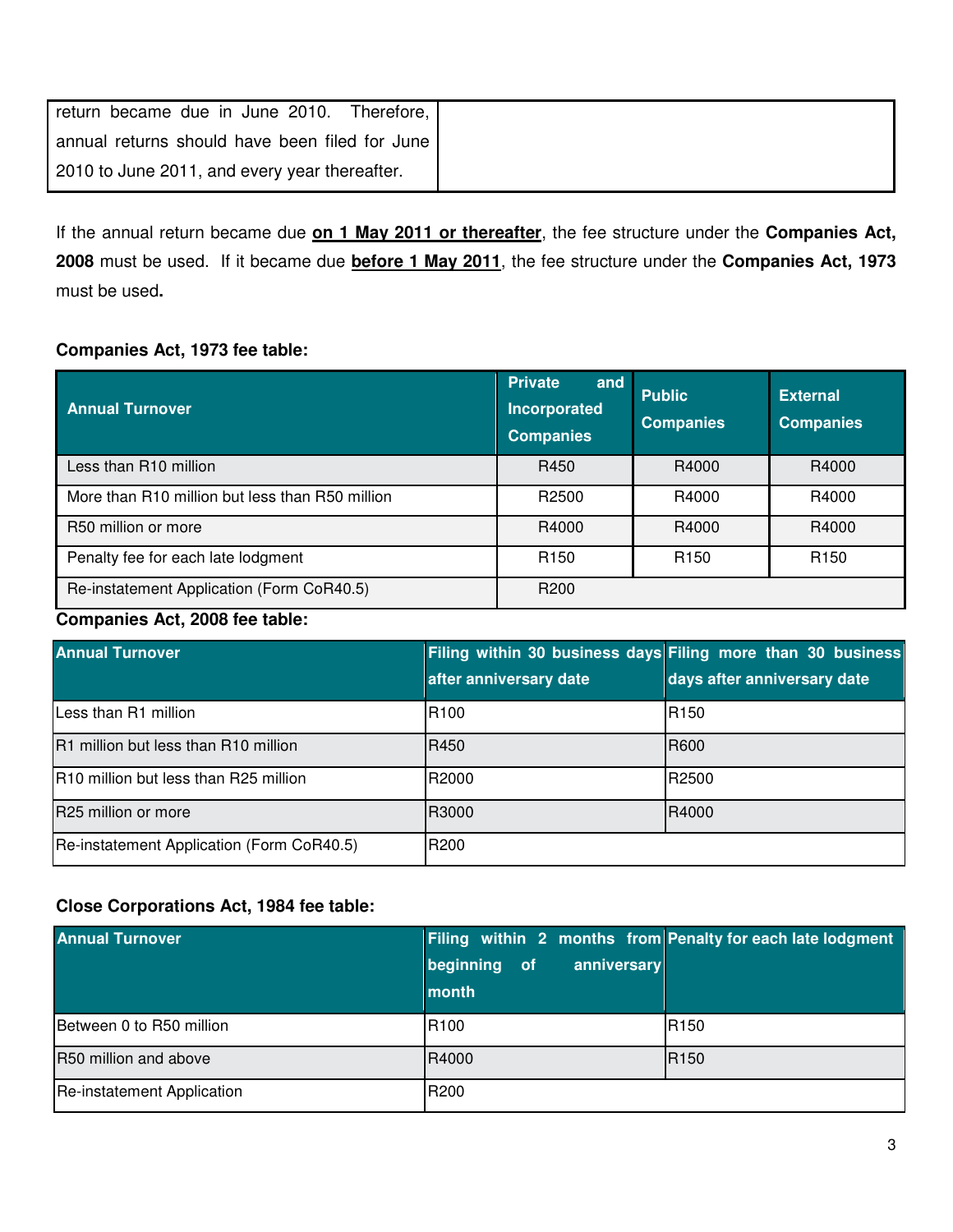# **Deregistration**

#### **Referral for deregistration**

CIPC may refer a company or close corporation for deregistration due to non compliance in respect of the lodging of annual returns, if the annual returns are outstanding for two successive years.

Before 1 May 2011, and under the 1973 Companies Act, companies and close corporations would have been referred for deregistration where annual returns were outstanding for a period of six months.

#### **Notification of pending deregistration**

Notifications are mailed to the company or close corporation's registered postal address **as reflected on the CIPC records,** informing it of the intended deregistration, and requesting it to either provide confirmation that it is still active, or to file the outstanding annual returns. At the time of notification, the company or close corporation's legal persona will still exist. The notifications only serve to inform the company or close corporation of the intention to deregister it if no objection or lodging of annual returns occurs.

#### **Cancellation of deregistration**

If deregistration was due to non compliance in respect of the lodging of annual returns, the deregistration process will be cancelled if all outstanding annual returns are filed while it is still in such status.

If the cause for deregistration was for any another reason, a written objection to the deregistration must be filed by posting or hand delivering the objection to the offices of CIPC. This objection must be addressed to the Deregistration Unit of CIPC.

Once a company or close corporation is in the status of "final deregistered", no annual return lodgment or objection can be processed.

## **Re-Instatement**

Once the status of a company or close corporation has been recorded as "final deregistered", the company or close corporation or any third party may apply for re-instatement. CIPC will only process the re-instatement application if;

• The company or close corporation was in business at the time of deregistration and proof of such fact is provided;